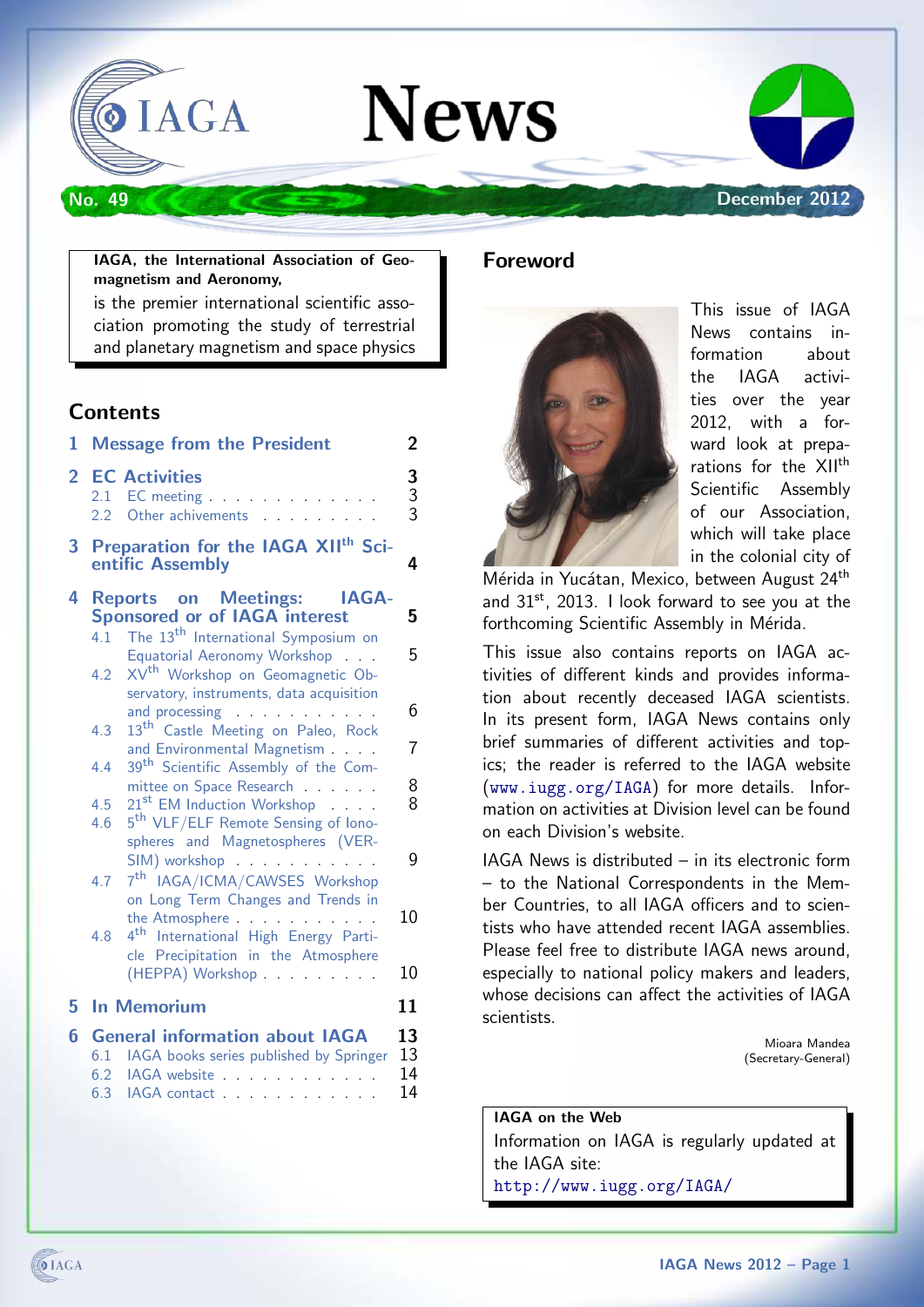# <span id="page-1-0"></span>1 Message from the President



As you will see from later in this Newsletter, IAGA has had a busy year despite not hosting an Assembly. I'm pleased that, once again, we have supported a wide range of workshops and meetings that have involved a good number of scientists from developing

world countries, and young scientists. I look forward to presenting awards honouring young scientists at the forthcoming Scientific Assembly in Mérida.

On our way to the Fall AGU meeting, the Vice-President and I visited Mérida for a couple of days with two of the Local Organising Committee and the very experienced Conference Organiser they have chosen. We were both impressed by the rooms and facilities we will use, and by the immense warmth of the people we met. Although a large city, Mérida has a compact centre near the Assembly venue which is easy to navigate around, with wonderful old buildings reflecting its commercial status in colonial times. We found a wealth of good bars and restaurants within a short and safe walk of the Assembly venue, as well as those on offer at the Assembly hotels. Mérida has some excellent museums, and there are a number of cultural and natural heritage sites close by which will be attractive to both delegates and accompanying persons. We are confident that the Assembly will be both scientifically successful and make an attractive venue, and I encourage you all to add it to your plans for next August. We also investigated accommodation and social activities for the smaller inaugural Summer School which will precede the Assembly. We hope that this, together with the awards for Young Scientists, will encourage greater numbers of younger scientists to get involved in IAGA activities. They will provide the scientific 'life blood' of the Association into the future. I flew in to Cancun direct from the UK (there are both scheduled and charter flights from a number of European and North American airports) and took a scheduled bus to

Mérida along a safe and well-maintained motorway; for the Assembly, the LOC will organise extra bus services from Cancun, making the journey even easier. The Vice-President flew into Mérida airport (via Mexico City, though there are also direct flights from some North American cities), which is only 20 minutes or so from the Assembly venue.

At the IUGG General Assembly in Melbourne last year, we agreed to investigate holding a joint Scientific Assembly with IAMAS since there are significant areas of scientific overlap with most Divisions. We subsequently found that IAMAS were already in discussions with IAPSO about holding a joint Assembly with them, so we are now investigating holding a three-Association Joint Assembly (which would be a first for IAGA, if not for IUGG Associations in general) in 2017! The SG recently represented IAGA at a meeting of the three Associations at which preliminary discussions took place, when it became clear that there is a strong commitment to facilitating this if at all possible. Needless to say, we would maintain the strength of our scientific programme for the Assembly in areas without links to IAMAS science. We will shortly be establishing a site evaluation committee, since planning a long way ahead will be necessary if this is to become a reality.

A while ago, we started discussions with IASPEI and IAVCEI concerning two of their joint Commissions where there is IAGA science interest. I'm pleased to report that we have now agreed that the former IASPEI-IAVCEI Joint Commission for the Physics and Chemistry of Earth Materials will now be a IASPEI-IAVCEI-IAGA Joint Commission, each Association having nominated two representatives. Many thanks to those of you who volunteered yourselves or nominated colleagues in response to my requests via some of the electronic mailing lists to suggest suitable names.

I look forward to seeing as many of you as possible at our Assembly next August. In the meantime, best wishes for a peaceful and productive start to 2013.

> Kathryn Whaler (President)

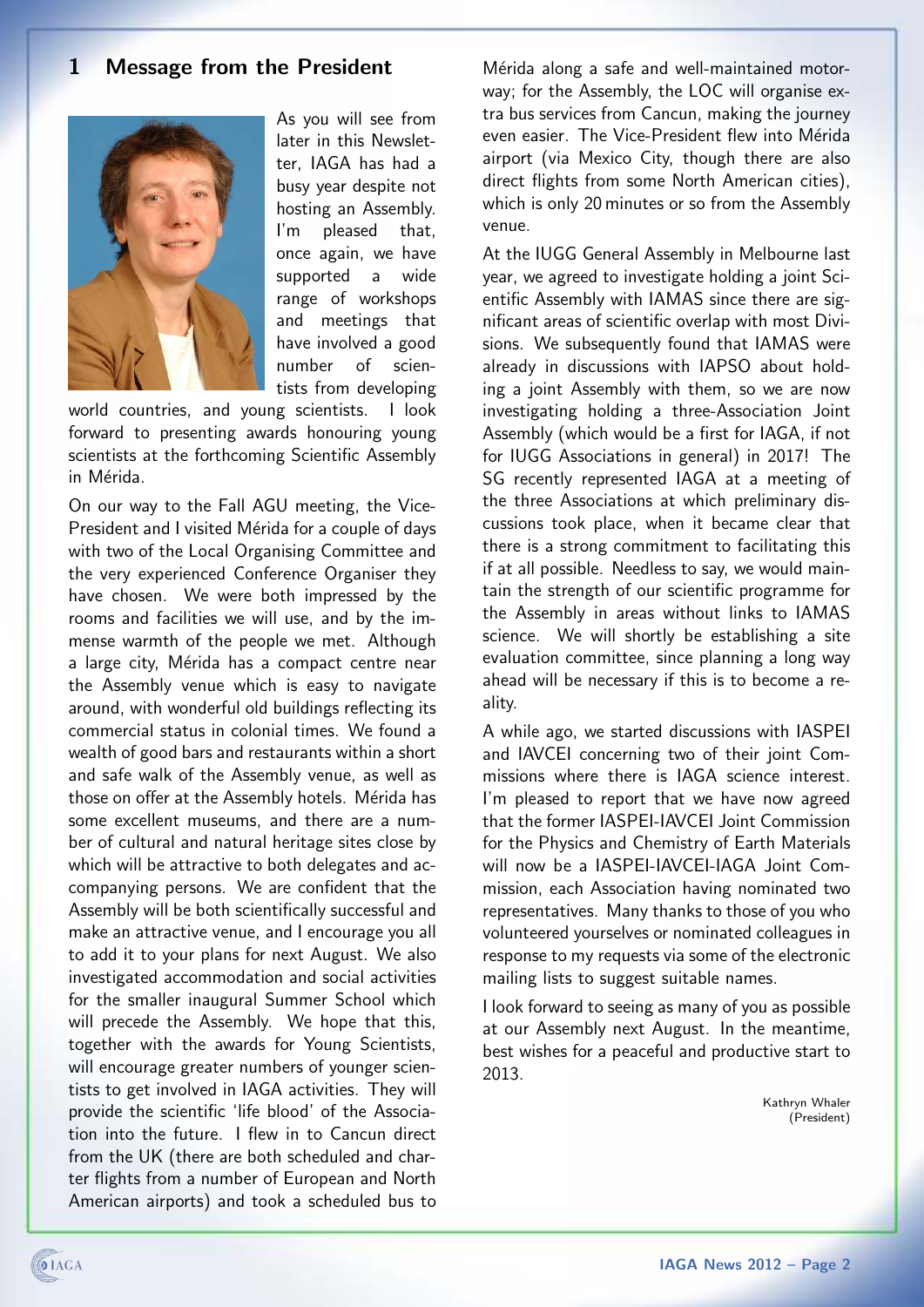# <span id="page-2-0"></span>2 EC Activities

## <span id="page-2-1"></span>2.1 EC meeting

The IAGA EC meeting was organized on Saturday 28 April 2012 (0900-1700) at ZAMG - "Julius Hann Haus" Vienna, Austria. The EC



would like to thank ZAMG and Barbara Lichter for hosting this meeting. EC members present were M. Mandea, E. Petrovsky, J. Forbes, T. Iyemori, M. Korte, L. Szarka, and A. Yau; absent were K. Whaler, A. Bhattacharyya, I. Cairns, E. Friis-Christensen. NB: Skype contact with AB was possible for a short time. LS participated in the morning session.

## Administrative matters

## Medals and awards

During the meeting, designs for the two medals were discussed. The EC slightly modified the design of the IAGA Long Services medal and agreed with the proposed design for the new Shen Kuo medal. Further steps towards the production of medals were discussed.

EC adopted the name YSA "Young Scientist Award" for what has previously been known as the Young Scientist Travel Award. This award will fund the attendance at the subsequent SA or GA of the five best young scientists, selected by the EC from the names submitted by the organisers of Workshops and Topical Meetings.

### IAGA web site and IAGA News

EC expressed its satisfaction with respect to the IAGA website and IAGA news formats. It has been suggested that a short description of divisions / commissions be included on the web.

Inter-divisional WG on new scientific **CHALLENGES** 

At this point no specific new scientific challenges have been suggested. However, an interdivisional WG on Education and Outreach (EO) has been widely discussed, and the decision to set up a Commission on EO was agreed.

#### Inter-Association WGs

Mioara Mandea presented the Inter-Association WGs in which IAGA is involved. She had revisited this aspect with the other SGs, and the new WGs and officers are indicated on the IAGA website.

### Scientific matters

## IAGA models and data bases

Links to different existing models are to be upgraded. WGs I.3 and I.4 will be contacted and the situation regarding the paleomagnetic data bases was being analysed.

PLANNING FOR THE IAGA SCIENTIFIC ASSEMBLY IN MÉRIDA 2013

The EC discussed the status report sent by Harald Böhnel (LOC Chair). The program was in a good form... and a visit to the Assembly website ([http://www.geociencias.unam.mx/](http://www.geociencias.unam.mx/iaga2013/) [iaga2013/](http://www.geociencias.unam.mx/iaga2013/)) gives the latest news, including the second circular.

#### PREPARATIONS FOR IAGA2017

Mioara Mandea reported on a meeting between Hans Volkert IAMAS SG, Athena Coustenis IAMAS President, Mioara Mandea IAGA SG, and Eugene Morozov IAPSO President concerning the proposal to organise a joint IAGA/IAPSO/IAMAS SA in 2017. EC strongly supported the idea and encouraged further discussions.

## IAGA's visibility

The new flyer has to be designed with inputs from Divisions. T. Iyemori showed some ideas. It is an ongoing task from Melbourne, and he was encourage to continue the search for a better design.

Some discussions took place about how the IAGA meetings can be promoted at EGU.

### <span id="page-2-2"></span>2.2 Other achivements

#### 1 – IAGA memory . . . is available

The IAGA Newsletters, originally published as hard-copies, are all scanned and available on the IAGA website. This is a nice realisation of the plan to put together all volumes and to have the

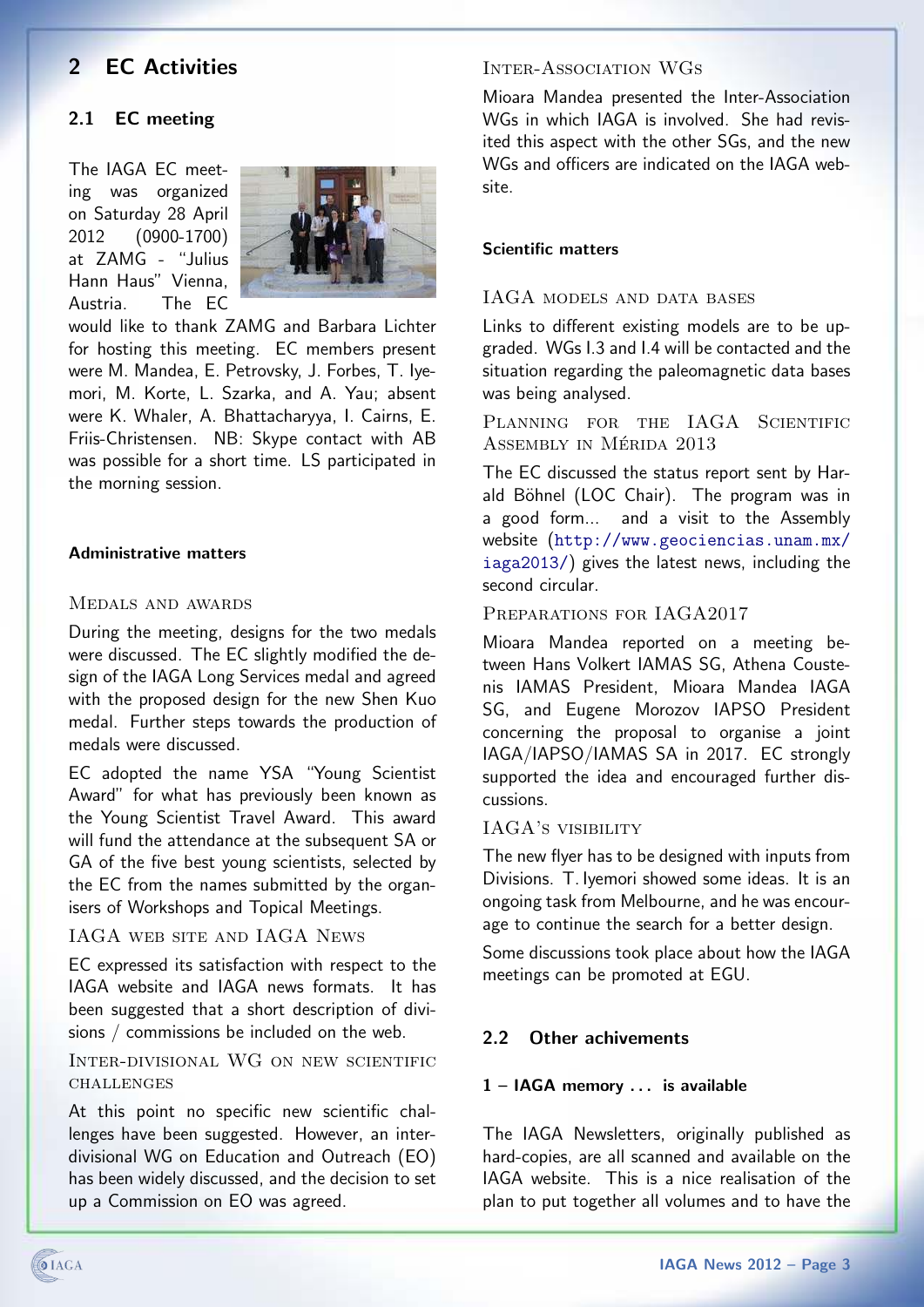## 2 – Re-definition and re-invigoration of the "Joint Commission for Physics and Chemistry of Earth Materials"

This was previously a Joint Commission of IASPEI and IAVCEI, but will now also include IAGA participation. The Associations have used this as an opportunity to re-invigorate the Commission.

## The full team is

#### IAGA

Anne Pommier, Arizona State University, [Anne.Pommier@asu.edu](mailto:Anne.Pommier@asu.edu)

Joshua Feinberg, University of Minnesota, [fein](mailto:feinberg@umn.edu)[berg@umn.edu](mailto:feinberg@umn.edu)

#### IASPEI

Jiuhua Chen, Florida International University, [chenj@fiu.edu](mailto:chenj@fiu.edu) Sergio Speziale, Geoforschungszentrum Potsdam, [spezialegfz@gmail.com](mailto:spezialegfz@gmail.com)

#### IAVCEI

Tomoo Katsura, Bayerisches Geoinstitut, University of Bayreuth, [Tomo.Katsura@uni-bayreuth.de](mailto:Tomo.Katsura@uni-bayreuth.de) Catherine McCammon, Bayerisches Geoinstitut, University of Bayreuth, [catherine.mccammon@uni](mailto:catherine.mccammon@uni-bayreuth.de)[bayreuth.de](mailto:catherine.mccammon@uni-bayreuth.de)

The first serious task will be to develop an interesting program for the 2015 IUGG General Assembly.

# <span id="page-3-0"></span>3 Preparation for the IAGA XII<sup>th</sup> Scientific Assembly

## Time and Place

The XII<sup>th</sup> Scientific Assembly will take place in the colonial city of Mérida in Yucátan, Mexico, between August 24 and 31, 2013. The scientific sessions will be held from Monday to Saturday, August 25-31. Registration and all lecture and poster halls are within two neighboring hotels, Fiesta Americana and Intercontinental, close to the city center.



#### 3 – 2017 Scientific Assembly

Subsequent to preliminary discussions in Melbourne, and at the EC Meeting during EGU, a meeting was organised in Paris on 15-16 November 2012, with representatives of IAGA, IAMAS and IAPSO, to prepare a call for a joint Assembly in 2017. The indications are that all three Associations will have to appoint a joint site evaluation committee to progress the proposal.

#### Local Organising Committee

The Local Organising Committee (LOC) is chaired by Harald Böhnel from the Centro de Geociencias of the Universidad Nacional Autonoma de Mexico in Queretaro. The technical organiser is Angelica Luna from Luna Maya DMC & Meetings Planner. There are two co-chairs: Román Pérez and Mario Rebolledo, assisted by Roberto Molina, Secretary, Jorge Arzate, Trea-

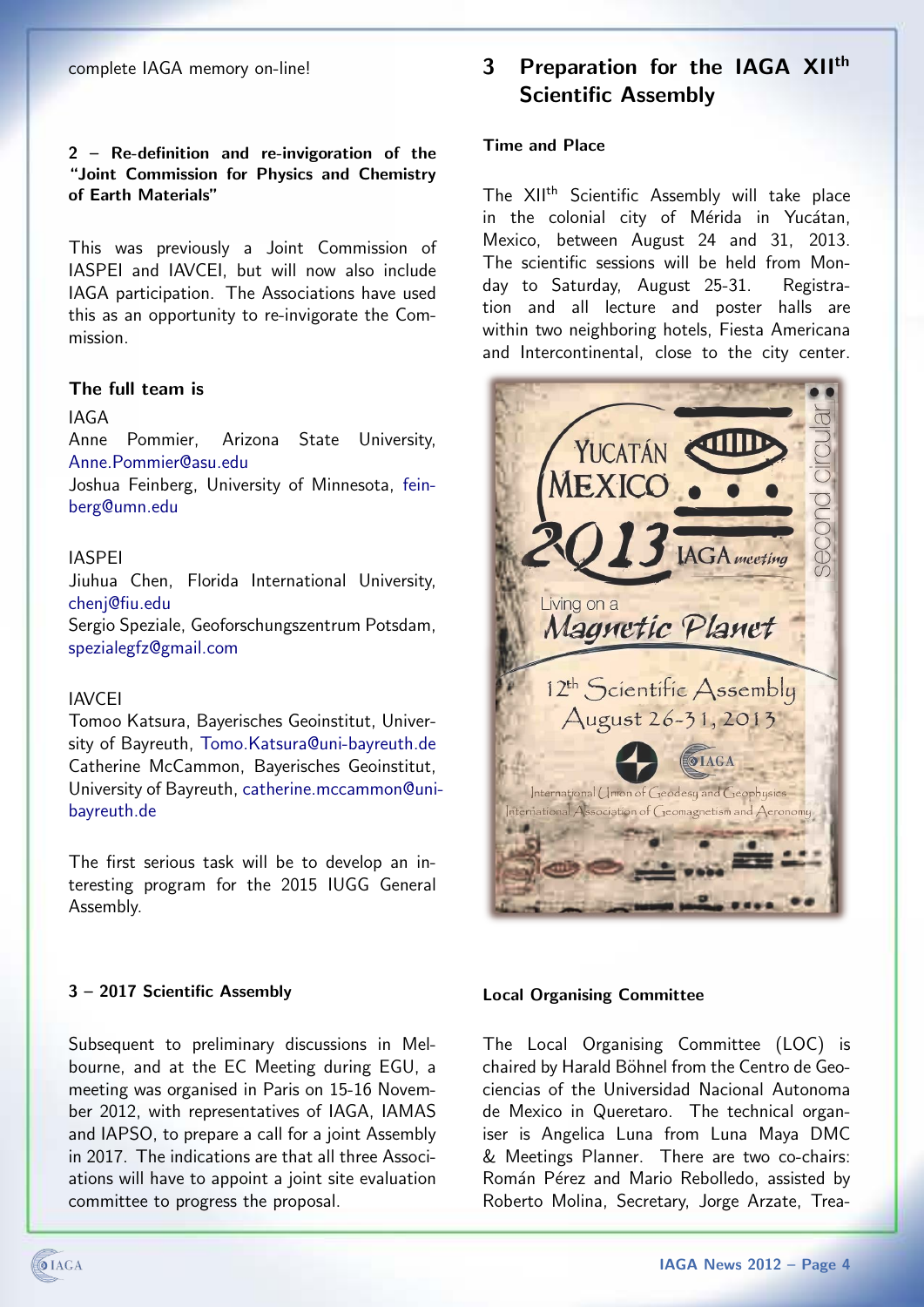surer, Luis Alva, excursion manager, Jesus Silva, technical editor, Emilio Nava and Juan Manuel Lopez, responsible for computing and internet, Blanca Mendoza, sponsors contact, and Victor de la Luz for the web site. Further LOC members are: Ernesto Aguilar, Xochitl Blanco, Cecilia Caballero, Edgardo Canonn, Gerardo Cifuentes, Americo Gonzalez, Esteban Hernandez, Hector Lopez, Dolores Maravilla, Juan Julio Morales, Mario Rodriguez, Jose Romo, and Vsevolod Yutsis. There is also an Advisory Committee consisting of Mexican scientists and academic institution directors.

The address of the LOC is: Blvd. Juriquilla No. 3001, Querétaro, 76230, Mexico.

Tel: +52 442 238 1004 Fax: +52 442 238 1129 e-mail: [loc@iaga2013.org.mx](mailto:loc@iaga2013.org.mx) websites: <www.iaga2013.org.mx> <www.geociencias.unam.mx/iaga2013/>

### Scientific Program

The scientific program consists of 55 symposia covering all areas of IAGA science. Descriptions of the symposia and information about abstract submission, registration, visa, hotels and many other things can be found in the Second Circular at the above IAGA 2013 web site. Oral sessions are organized between 08:30 and 12:00 and between 13:30 and 17:00. Poster sessions will be between 17:00 and 19:00. Two Association Lectures, for all participants, will be given in the mornings of Tuesday and Thursday on A survey of geomagnetic field variations over the past 10 thousand years: evolutionary trends from the dipole to the South Atlantic Magnetic Anomaly by Cathy Constable and The three-satellite geomagnetic field mission, Swarm by Eigil Friis-Christensen.

#### Other Meetings during the Assembly

The Conference of Delegates will meet on Monday and Friday and the Executive Committee will meet four times during the week.

All Working Groups and the Divisions and Commissions will hold their business meetings during the week of the Assembly. Because of the

few days available, most working group business meetings will take place during lunch breaks, when the participants will be provided with free sandwich lunches. Another result of the short time available is that the opening ceremony will take place on Sunday at 18:00 and the closing ceremony on Saturday at 17:30. On Sunday after the opening ceremony there will be a welcome reception, and on Wednesday evening the IAGA banquet will take place. On Tuesday, Thursday and Friday at 20:00 public lectures will be offered.

#### Social Program

The social program will include activities the Sunday before and after the meeting, evening events, and excursions to archeological sites and other points of interest. All activities within the city of Mérida are free of charge, while outside excursions will have a cost. Details will be published on the IAGA 2013 web page.

> Harald Böhnel (On behalf of the Local Organising Committee)

# <span id="page-4-0"></span>4 Reports on Meetings: IAGA-Sponsored or of IAGA interest

## <span id="page-4-1"></span>4.1 The 13<sup>th</sup> International Symposium on Equatorial Aeronomy Workshop March 12-16, Paracas, Peru

The 13<sup>th</sup> International Symposium on Equatorial Aeronomy (ISEA13) was held on March 12-16, 2012 in Paracas Peru. ISEAs take place every three to four years. They are a major gathering of scientists around the world interested in the low-latitude atmosphere and ionosphere, and their coupling to other latitudes and altitudes. Each ISEA meeting represents an opportunity for researchers to share their most recent results and discuss possibilities for future campaigns and experiments.

The objective of the symposium is to bring together the leaders in the field of equatorial, low-, and mid-latitude aeronomy to advance our knowledge of these regions of the Earth's atmosphere. Topics for the workshops cover a wide range of research areas, reflecting the need to study

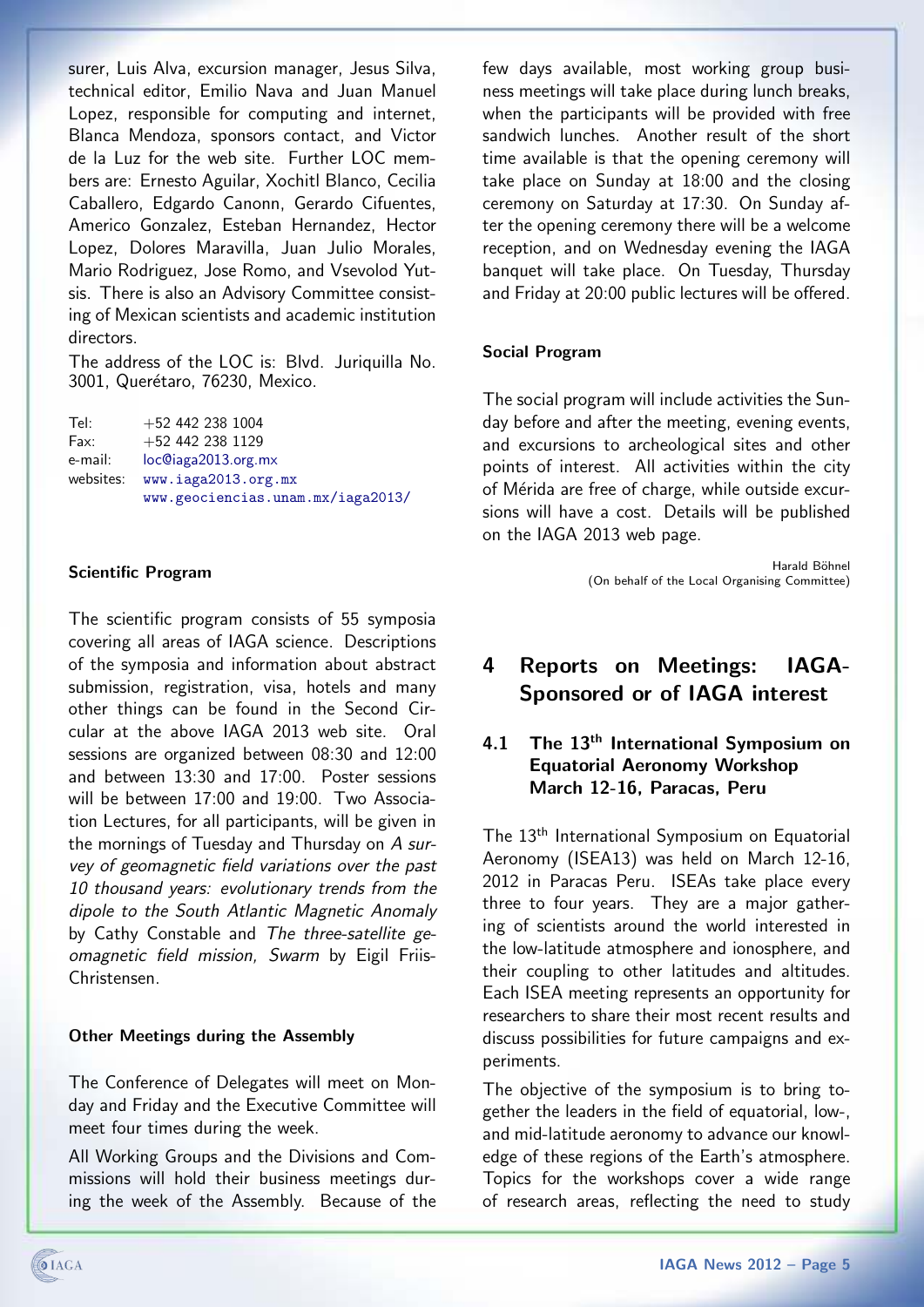the Earth's ionosphere/atmosphere system in a coupled sense. ISEA13 participants joined the celebration of two important events: the 50th Anniversary of the Jicamarca Radio Observatory (JRO) and also the first ISEA meeting — ISEA1 — which took place in Huaychulo, Peru, in 1962. The celebration for JRO's 50<sup>th</sup> anniversary was held on Saturday March 17<sup>th</sup> 2012 in the observatory grounds. The celebration program included a detailed tour of the facilities with the Jicamarca scientists and technicians and frequent users participating as 'tour guides'. The celebration program was attended by approximately 150 guests, partially overlapping the 150 participants of ISEA13. The participants of ISEA13 included 25 students and representatives from 23 countries. Also, 120 oral talks were presented and 95 posters were displayed during two poster sessions. The oral and poster presentations were aligned with the following eight topical sessions: (1) Irregularity Physics, (2) E and F region coupling (low and mid latitude coupling), (3) Wave propagation between low/middle atmosphere and ionosphere, (4) Plasma neutral coupling, (5) Low and mid latitude Aeronomy and Electrodynamics, (6) Ionospheric storms and Space weather effects at low and mid latitudes, (7) New techniques, experiments, campaigns, and results, and (8) Future trends and challenges. More information about ISEA13, including access to the program and abstracts, can be found at [http:](http://jro.igp.gob.pe/isea13) [//jro.igp.gob.pe/isea13](http://jro.igp.gob.pe/isea13).

On the basis of papers presented at ISEA13, two young scientists were nominated for IAGA's 'Young Scientists Presentation Award'. They were (in order) Henrique Aveiro, Cornell University, Ithaca, NY, USA, Ph.D. Student, and C. Vineeth, Space Physics Laboratory, VSSC, ISRO, TRIVANDRUM, INDIA, Researcher.

ISEA13 was supported by the US National Science Foundation (NSF), the US Air Force Office of Scientific Research (AFOSR) and the Southern Office of Aerospace Research and Development (SOARD), Scientific Committee On Solar-Terresrial Physics (SCOSTEP) and Climate And Weather of the Sun-Earth System (CAWSES), the International Association of Geomagnetism and Aeronomy (IAGA), the International Union of Radio Science (URSI), and the Consejo Nacional De Ciencia Y Tecnología del Perú (CONCYTEC).

In addition, ISEA received support from private companies in Peru. Most of this was devoted to support the participation of young scientists and researchers from developing countries. The results of the workshop will be published in a special issue in the Journal for Atmospheric and Solar Terrestrial Physics. The deadline for submission of papers was July  $31<sup>st</sup>$ , 2012.

Ethiopia was chosen as the site of the next ISEA meeting to be held in the 2015/2016 time window.

> Jorge Chau (On behalf of the Scientific Committee)

# <span id="page-5-0"></span>4.2 XV<sup>th</sup> Workshop on Geomagnetic Observatory, instruments, data acquisition and processing June 4-14, San Fernando, Spain

Every two years, IAGA runs a workshop on Geomagnetic Observatories, which brings together representatives from the international geomagnetic observatories network in order to perform instrumental calibrations, exchange information about observations of the Earth's magnetic field, latest instrumental development, and data processing. In August 2009, IAGA asked San Fernando geomagnetic observatory to assume the responsibility for the organization of this event. The aforementioned symposium was attended by 120 researchers from five continents.



The scheme followed during its development was as follows:

Measurement sessions at the Geomagnetic Observatory between 4 and 8 June: 113 absolute geomagnetic measurements were made using Fluxgate  $D / I$ , and a total of 9 proton and

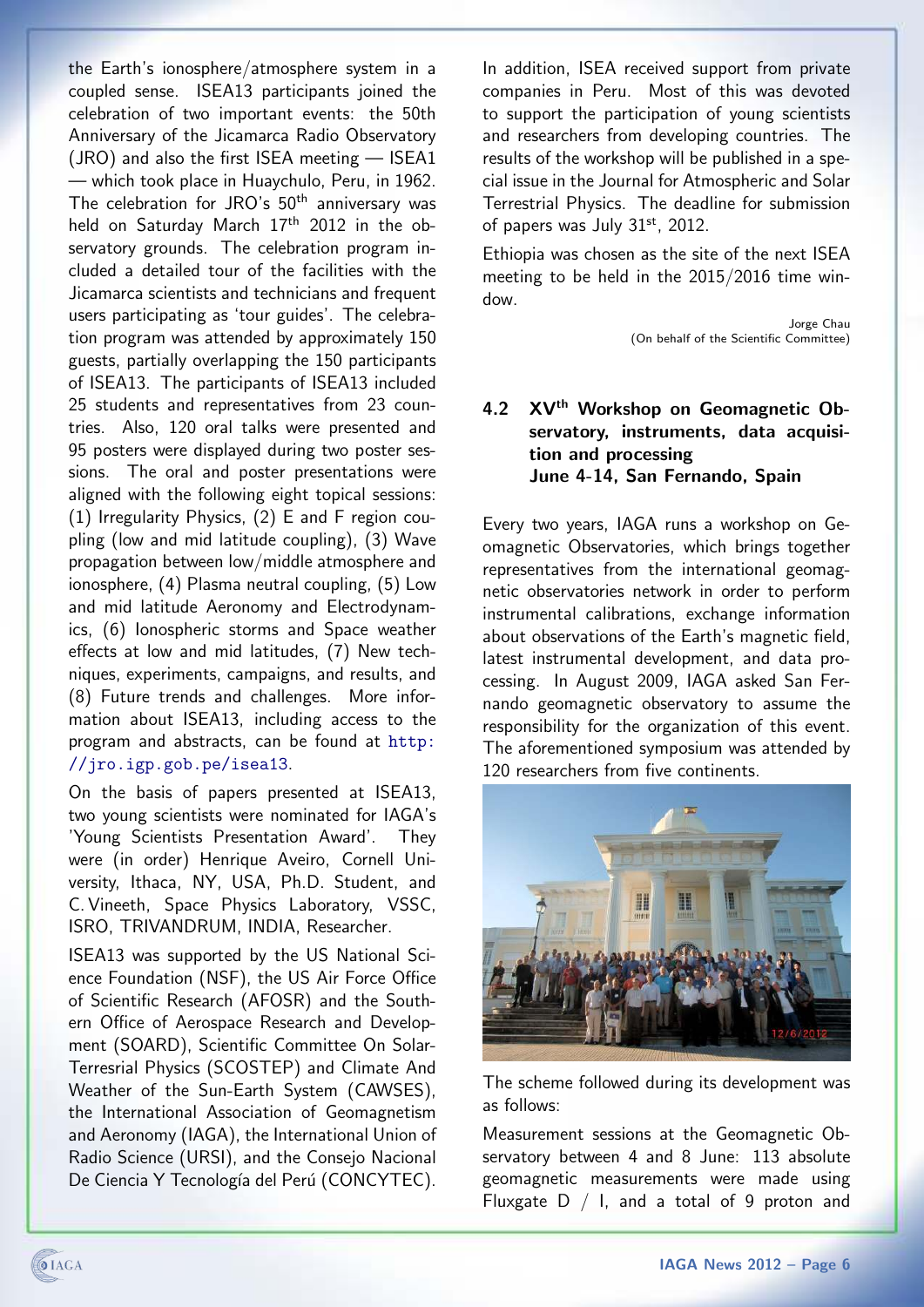two variometer magnetometers were calibrated. Several demonstrations with prototype magnetometers were performed.

The scientific sessions were at Baha Sur Hotel in San Fernando between 11 and 13 June. They were structured as follows:

Topic I: Absolute measurements. Topic II: Magnetometers. Topic III: Observatories. Topic IV: Networks, surveys, repeat stations and satellites. Topic V: Data processing and management. Topic VI: Applications. Scientific highlights

During these sessions a total of thirty-nine presentations in oral format, and fifty-seven in poster format were made. To complement them two invited lectures were presented. The first one discussed space weather and the use of observatory data for these kinds of applications, given by Alan Thomson. The second was focused on innovative instruments and/or observation systems, presented by Monika Korte. INTERMAGNET took advantage of the event and carried out a meeting in round table format at the conclusion of the workshop, covering certain technical issues such as the 1-second sampling rate, and the generation of quasi-definitive data that could support the Swarm space mission. Additionally a press conference was held and several media were accredited (radio and television) during the event.

The next workshop will be organised in 2014 and hosted by Hyderabad magnetic observatory staff.

> Manuel Catalan (On behalf of the Scientific Committee)

## <span id="page-6-0"></span>4.3 13<sup>th</sup> Castle Meeting on Paleo, Rock and Environmental Magnetism June 17 – 23, Zvolen, Slovakia

This meeting was already the  $13<sup>th</sup>$  in a series of biennial meetings, held since 1988. Although the meeting was held at the same time as the traditional specialised rock-magnetic workshop in Santa Fe, USA, it was attended by 55 active participants from 24 countries worldwide (including North and South America and Asia). 15 participants had the status of PhD students. Student presentations were evaluated by a board of 5 experienced researchers, covering all subject fields of the meeting. Posters and oral presentations

were evaluated equally. At the official closing ceremony, 5 students got Certificates of Excellence for outstanding student presentation (K.L. Kapper from Zurich; M. Neres, S. Fernandes and A. Lopes from Lisbon and C. Garcia-Lasanta from Zaragoza). Cristina Garcia-Lasanta from the University of Zaragoza (Spain) is nominated for the IAGA Young Student Award for her presentation entitled "Paleomagnetism applied to basin geometry reconstruction in the Triassic red beds of the Castilian Branch (Iberian Range, NE Spain)". The board members emphasized and appreciated that the performance of all the students was at a very high level.



The scientific program consisted of several blocks of oral rpesentations, each of them consisting of 3-4 talks, and 2 afternoon poster sessions. The sessions were chaired by two chair-persons, one of them being as a rule a PhD student. Some 40 talks were given

and during the two poster sessions, about 20 posters were presented, each of them having a short oral introduction. In addition to the scientific program, a half-day tour of the region was undertaken. The tour included an excursion to Banska Stiavnica, a town on the UNESCO list of cultural treasures, where we visited a mining museum. Banska Stiavnica is well known for silver and gold mining and the first mining university in the world was established there. In the evening, a barbecue took place on top of Polana mountain, which represents a "benchmark" in Slovak cultural history. During the barbecue, a performance of Slovak folk music was organized. On the other evenings, we had nice opportunities to taste Slovak wine from part of the famous Tokai region and to listen to sounds of traditional Slovak folk musical instruments.

A public lecture entitled "Geomagnetic field and its importance for the life on Earth" was given by Eduard Petrovsky at the library of Technical University in Zvolen, with an audience of 20 from the university as well as the general public.

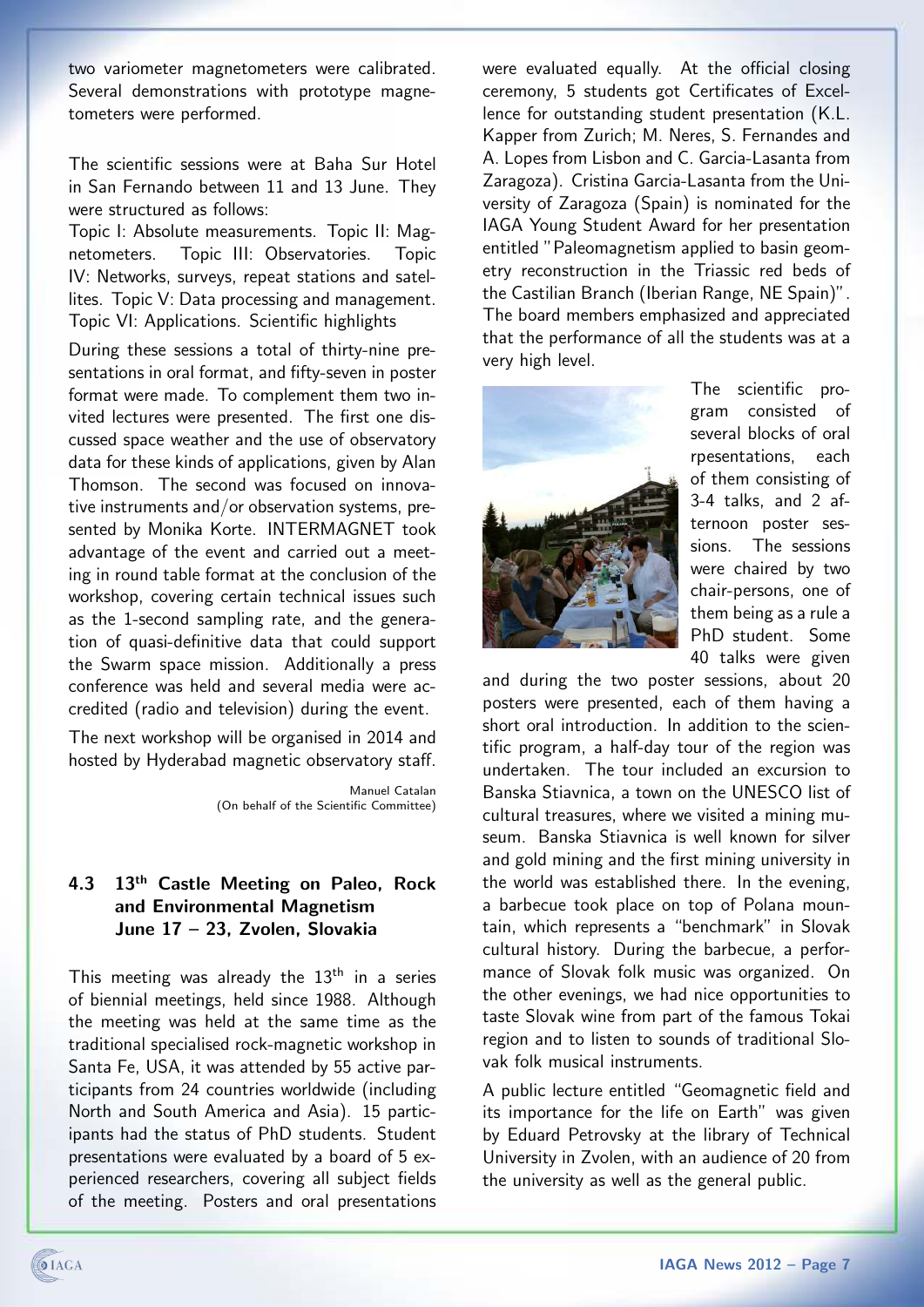IAGA financial support was provided to five participants from Ukraine, Romania, China, Estonia and Italy. Financial support, provided by the sponsors listed below, is much appreciated, and contributed significantly to the success of the meeting. The meeting was perfectly organised by colleagues from the Geophysical Institute of the Slovak Academy of Sciences in Bratislava.

The next, 14th, meeting will be held in 2014 in Evora, Portugal. This is the first time the meeting will take place outside the former Czechoslovakia. Out of 3 bids (Belgium, Bulgaria and Portugal) presented at the meeting, Evora in Portugal got the highest number of votes. We are looking forward to the next fruitful and successful meeting.

> Eduard Petrovsky (On behalf of the Scientific Committee)

## <span id="page-7-0"></span>4.4 39th Scientific Assembly of the Committee on Space Research July 14-22, Mysore, India

The 39th Scientific Assembly of the Committee on Space Research was organized in Mysore, India from 14 to 22 July. The hosts for COSPAR 2014 were the Indian Space Research Organisation (ISRO) and the Government of India Department of Space. The venue for the Assembly was the N.R. Narayanamurthy Centre of Excellence on the campus of the Indian IT company Infosys. According to figures supplied by the entity in charge of processing submissions, 3504 abstracts were submitted by 2620 authors for the 114 events comprising the core Mysore scientific program, and a total of 2129 scientists, students, exhibitors, and press participated in the 2012 Assembly. This figure is comprised as follows: 1620 full participants, 346 students, 85 exhibitors, and 78 representatives of the press. When special invitees, volunteers, LOC staff, accompanying persons and participants in the opening ceremony and social events are tallied the total number reaches 2838 with another approximately 1000 locals attending a public lecture. The figures from Mysore make COSPAR 2012 the Committee's most successful congress held to date in Asia.

In addition to the core scientific program of 114 scientific events, a number of special events

enlivened the Assembly including six interdisciplinary scientific lectures, the presentation of the "Global Road Map for the Next Decades" formulated by the COSPAR Working Group on the Future of Space Astronomy, and a space agency round table organized by ISRO. Participants and the public were also invited to attend a general lecture on Exoplanets organized at the University of Mysore.

A large number of organizations, including international scientific unions and committees, intergovernmental entities, national space agencies, and private companies, sponsored many of the congress' scientific events or the Assembly scientific program in its entirety. COSPAR gratefully acknowledges the sponsorship of these organizations and in particular the financial support for needy participants provided by many of them, including IAGA.

The program book and abstracts for COSPAR 2012 may be found at [http://www.](http://www.cospar-assembly.org) [cospar-assembly.org](http://www.cospar-assembly.org) under menu options "Scientific Programs" and "Downloads".

COSPAR Secretariat

## <span id="page-7-1"></span>4.5 21st EM Induction Workshop July 25-31, Darwin, Australia



After 20 successful Workshops in 20 different countries, the  $21^{st}$  EM Induction Workshop was held in Australia for the first time from 25<sup>th</sup> to 31<sup>st</sup> July, 2012. These Workshops are held every two years, and are organised by Working Group I.2 of IAGA. The venue for the Workshop was the small, northernmost city of Darwin, with a population of about 125,000. It is a very multi-cultural and young city, with a rapidly growing economy. The Workshop was held in the dry season, with

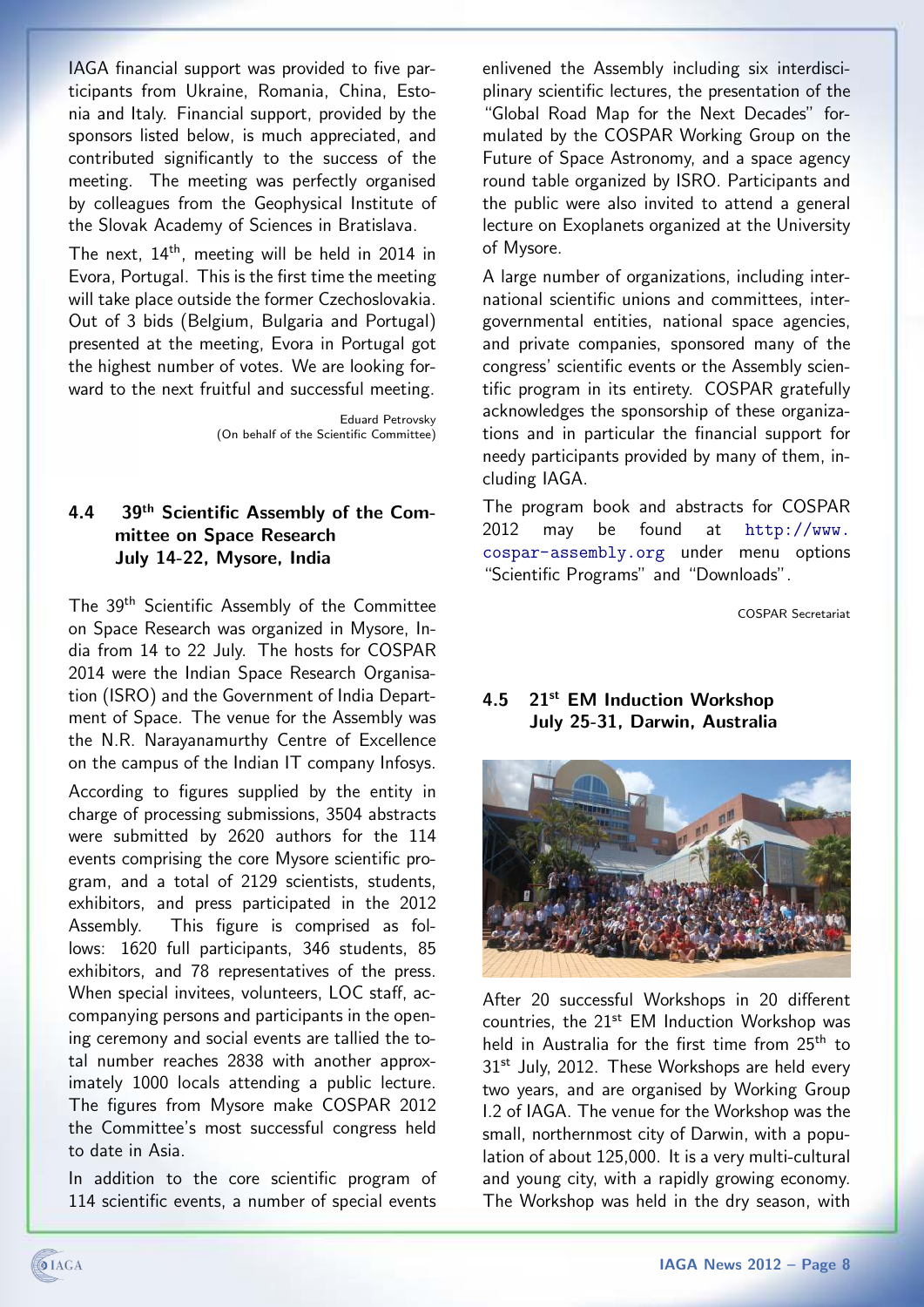daytime temperatures hovering about 30℃ dropping to 20<sup>°</sup>C overnight.

Despite the high Australian dollar, and the long distances that many of the delegates travelled, attendance at the Workshop continued the steady growth in numbers over the last two decades. Just over 260 delegates attended from over 30 countries around the world, with approximately half of these delegates being students and early career researchers. The delegates submitted a very healthy 265 abstracts between them, which is very positive for the long-term future of the scientific discipline. Single-session presentations were made in the mornings, followed by posters in the afternoons. A total of 41 oral presentations were made over the five working days of the Workshop. A feature of these Workshops is that all posters are on display for the entire week, allowing delegates to get to see the whole range of activity.

Review paper presentations have been a very successful feature of the Workshops over many years. In Darwin, ten reviews were given by a combination of senior, experienced scientists, and early career researchers at the cutting edge. The review papers present an excellent overview of the state of the art in various disciplines, which are highly valued by the whole community and particularly for students new to the field. In Darwin, the reviews ranged from theory, modelling and computing; petrophysics and rock properties; and exploration for minerals, petroleum, energy and water. The EM community at these Workshops is drawn from many sectors, including Universities, Industry Government research laboratories, National Research Agencies and Geological Surveys. The community significantly supported the Workshop through generous sponsorship. Thirty different companies and institutions supported the Workshop, with funds primarily to students to attend the Workshop. In particular, over 50,000 AUS was refunded directly in the form of cash payments, registration waivers and accommodation support to 49 students and early career researchers. Another 30,000 AUS of sponsorship significantly subsidised all the student and retiree registrations.

A great tradition of the Workshops is to mingle the science and social programs. With a benign climate and a small city footprint, Darwin was an excellent location. Social events included a oneday excursion to Litchfield National Park (including swimming in various waterholes); a night at the world-famous deck-chair cinema which is an outdoor venue when the sun goes down; a visit to the Mindil Beach Markets and the sunset over the ocean; and the final night dinner outside at the Darwin Sailing Club on a beautiful warm evening. We hope that the delegates left with a combination of inspiring science, networking amongst friends in our community, and a positive view of their time in Australia.

The 22<sup>nd</sup> Workshop is being planned for Weimar, Germany, 24-30 August, 2014; we are looking forward to this!

> Graham Heinson (Chair of the Organizing Committee)

## <span id="page-8-0"></span>4.6 5<sup>th</sup> VLF/ELF Remote Sensing of Ionospheres and Magnetospheres (VER-SIM) workshop September 3-6, Sao Paulo, Brazil

The 5<sup>th</sup> VLF/ELF Remote Sensing of Ionospheres and Magnetospheres was held at the Presbyterian Mackenzie University, São Paulo, Brazil, on September 3-6, 2012. Local institutional support came from the Center for Radioastronomy and Astrophysics Mackenzie (CRAAM) part of the Engineering School, and the National Institute for Space Research (INPE).

The meeting was attended by 58 participants from the five continents, including researchers and students. This was the first VERSIM Workshop held outside Europe. 56 papers in the form of talks and posters were presented during scientific sessions focused on: (i) sub-ionospheric propagation, observations and modeling; (ii) VLF chorus emissions and quasi-periodic emissions; (iii) triggered emission and wave-particle interactions; (iv) induced emissions and diagnostic in optical and radio range; (v) VLF data sets and campaigns; (vi) A Geophysical approach to assess Natural Disasters and Space Weather impacts on Earth.

The meeting was intended to bring together experts in the area of VLF research, from well known scientific institutions. A specific achievement of the workshop was the great inter-

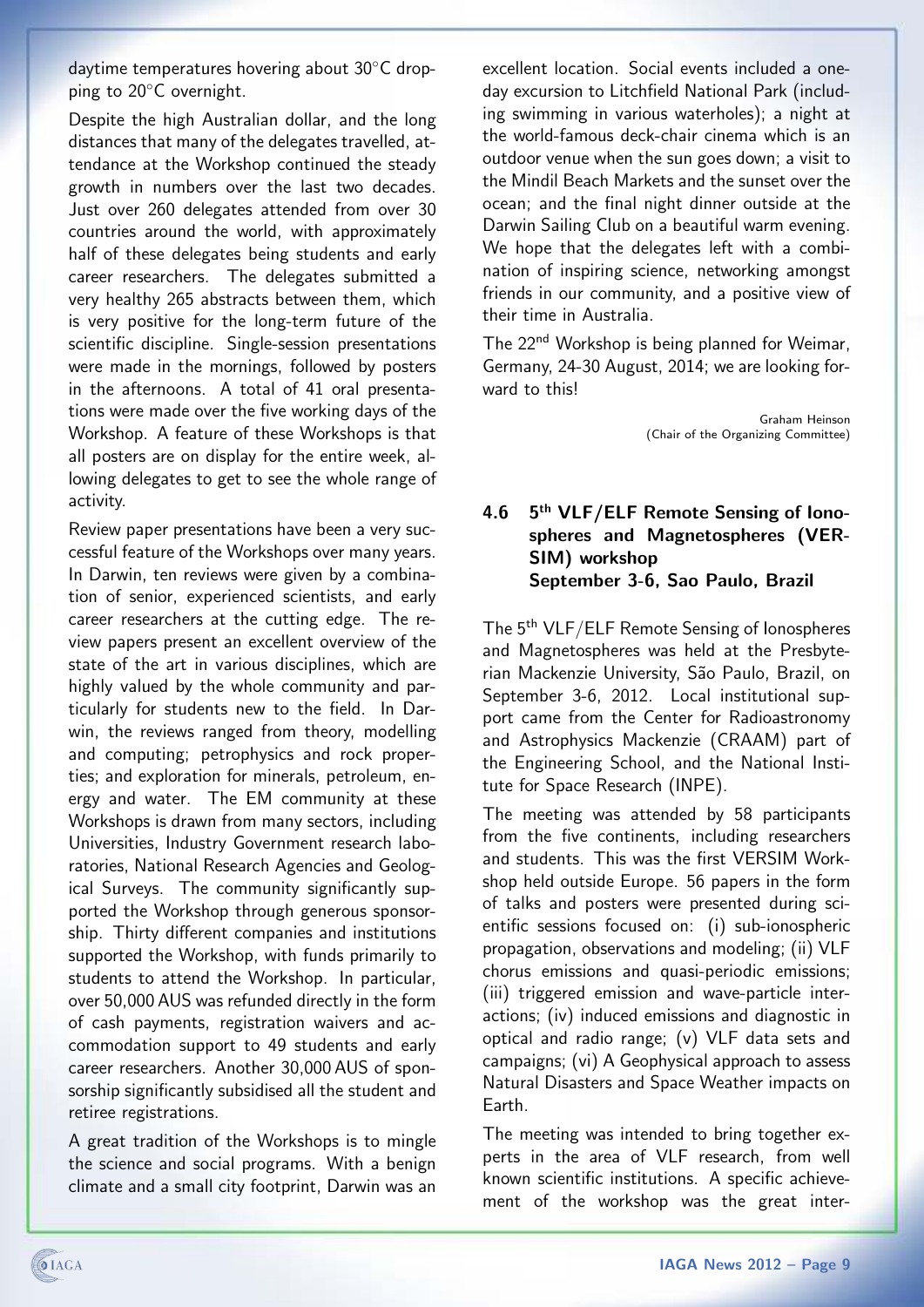action between scientific professionals and regional students from Brazil, Peru, Ecuador and Uruguay. The Scientific Programme Committee recommended Ilya Kuzichev, from the Space Research Institute of Russian Academy of Science, Moscow, to receive the IAGA young scientist award.

The Scientific Organizing Committee finally recommended a next edition of the VERSIM Workshop to be organized in 2014, in Dunedin, New Zealand.

> Jean-Pierre Raulin (Chair of the Organizing Committee)

## <span id="page-9-0"></span>4.7 7<sup>th</sup> IAGA/ICMA/CAWSES Workshop on Long Term Changes and Trends in the Atmosphere September 11-14, Buenos Aires, Argentina

The 7th IAGA/ICMA/CAWSES Workshop on Long Term Changes and Trends in the Atmosphere was attended by 54 participants. There were 46 oral talks, of which 12 were invited. There were also 14 poster presentations. Talks and poster sessions were followed by lively discussions and participants were able to interact and make contacts.

The participants were: 9 from USA, 5 from Russia, 1 from Peru, 1 from Mexico, 1 from Japan, 2 from India, 8 from Germany, 1 from France, 1 from Czech Republic, 2 from Chile, 1 from Brazil, and 22 from Argentina. Young scientists participating were Rustam Khaitov (Russia) who is 24 years old, Claudio Scheffler (Argentina) also 24, Elena Savenkova (Russia) who is 26, Enrique Rojas Villalba (Peru) who is 25, and Tsuchiya Chikara (Japan) who is 27.

The Workshop included also general discussion about open problems and preparation of a new SCOSTEP project in the area of climate change in the higher levels of the atmosphere. This new project is going to be a continuation of a CAWSES-like activity of SCOSTEP, which will end by the end of 2013, due to their close scientific linkages of TRENDS related research.

Special thanks to IAGA for its important financial support to this 7<sup>th</sup> Trend Workshop 2012, which, together with the contributions from ICTP, SCOSTEP, CONICET and FONCYT, made it possible to provide more than 10 participants with full or partial support for travel costs.

> Ana G. Elias (Chair of the Organizing Committee)

## <span id="page-9-1"></span>4.8 4th International High Energy Particle Precipitation in the Atmosphere (HEPPA) Workshop October 9-12, Boulder, Colorado, USA

In recent years it has become increasingly apparent that there are many common mechanisms by which variations in solar irradiance and energetic particle precipitation (EPP) affect the atmosphere. The HEPPA/SOLARIS 2012 meeting brought together the High Energy Particle Precipitation in the Atmosphere (HEPPA) and SOLARIS (Solar Influences for SPARC (Stratosphere/Troposphere Processes and their Role in Climate)) communities for their first joint meeting. This workshop, which was held 9-12 October 2012, followed three previous HEPPA workshops in Helsinki, Finland (2008), Boulder, Colorado, USA (2009), and Granada, Spain (2011).

HEPPA/SOLARIS 2012 brought together 80 participants from ten different countries. The workshop consisted of invited tutorials that were targeted at a level appropriate for scientists and students from various disciplines, as well as contributed posters. A total of 14 tutorials and 56 poster presentations were given during the 4-day meeting. In addition, on the fourth day of the meeting, parallel HEPPA and SOLARIS model/measurement inter-comparison working group sessions were held. Presentations were grouped according to five broad topics that included (1) Solar and particle variability; (2) Solar and particle effects on the stratosphere and above; (3) Solar and particle effects on the troposphere; (4) Atmosphere and ocean/atmosphere coupling; (5) Tools for assessing solar and particle influences.

Significant advances have been made recently in our understanding of solar irradiance and particle influences on the atmosphere and climate. Global models increasingly include solar cycle variations in both total solar irradiance and spectral solar irradiance. There is more recognition of the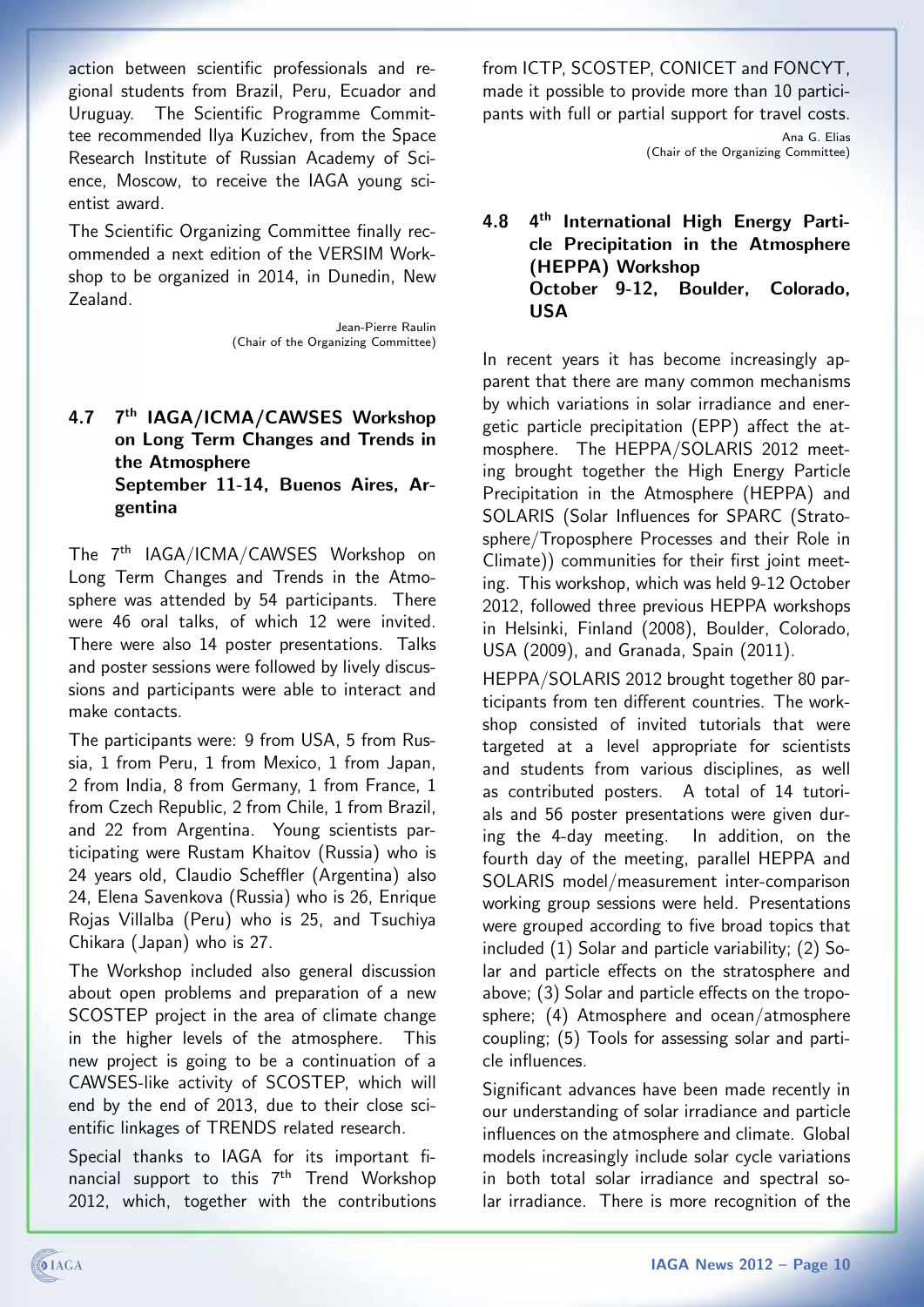importance of not only the "top-down" solar mechanism but also the "bottom-up", or oceanatmosphere coupling, mechanism. A new value of the solar constant, based on NASA satellite observations, is now accepted. There have been improvements in calculations of EPP ionization rates and of both simulations and measurements of the chemical effects that follow atmospheric ionization. Some recent data analysis and modeling studies suggest that EPP induces coupling of different atmospheric regions, and might affect even surface temperatures by triggering wavemean flow interactions. Ionization from galactic cosmic rays (GCR) has been included in global models, and measurements at CERN show that it is possible for GCR to stimulate aerosol nucleation at tropospheric temperatures. There was also substantial discussion about future work and the outstanding questions. Predictions of solar cycle and longer effects on climate are problematic. Much of our knowledge is based on the last three solar cycles, but we do not know how representative these cycles are. There are disagreements in the measurements of spectral solar irradiance variations over the solar cycle. Measurements of the sources of EPP at different energies are severely lacking. Substantially more work must be done to understand the precise coupling mechanisms that are triggered by either solar irradiance or EPP forcing. With the demise of ENVISAT the community lacks global measurements of the most important atmospheric trace constituents for unraveling the effects of EPP. The investigations of GCR effects are really just in their infancy.

The next HEPPA workshop is scheduled for May, 2014, in Karlsruhe, Germany. The next joint HEPPA/SOLARIS workshop will be held in 2015 at a location TBD.

> Cora E. Randall (Chair of the Organizing Committee)

## <span id="page-10-0"></span>5 In Memorium

### John Samson (1945 – 2012)

John was born on August 8, 1945, in New Westminster. He passed away after a short illness on February 7, 2012, at the age of 66 in Edmonton, Alberta.

John gained his Bachelor (1967) with Honours and Master (1968) degrees in Physics-Geophysics at the University of British Columbia. After this he attended the University of Alberta, receiving his PhD in 1971. Post-doctoral research at the University of California, San Diego, followed. In 1973, John returned to Canada where he worked for five years in Ottawa at the National Research Council in laser and plasma physics.

In 1978, John joined the University of Alberta's Department of Physics as an assistant professor, eventually becoming department chair from 1996 through 2004. During his two terms as chair, John spearheaded the renewal of the department, overseeing one of the largest recruitment drives in its history. He also advanced high performance computing within the university, which is now represented through infrastructure that is at the forefront of technology in Canada.

John was a pioneer in time series analysis, ULF plasma waves, and magnetic substorms. His contributions to space science are known around the world, and widely appreciated by the many colleagues he interacted with throughout his career. His expertise in substorms and in analyzing the optical and magnetic signatures of the aurora borealis, brought him in contact with the 2007 THEMIS mission. John was the principal investigator for Canada's CANOPUS experiment.

John's mentorship of students and postdoctoral fellows, together with his scientific achievements, helped to mold a new generation of scientists who continue to advance his ideas.

> Robert Rankin (University of Alberta, Canada)

### Hagai Ron (1944 – 2012)

Hagai Ron was born in 1944 in Palestine. He passed away on 10 September 2012. After completing his Ph.D. at the Hebrew University of Jerusalem in 1984, he was a postdoctoral scholar at Stanford University, specializing in paleomagnetism and structural geology. He returned to Israel in 1987, building the first paleomagnetic laboratory in Israel at the Geophysical Institute of Israel. In 2001, he moved with his lab to the Hebrew University of Jerusalem, where he worked until his retirement earlier this year.

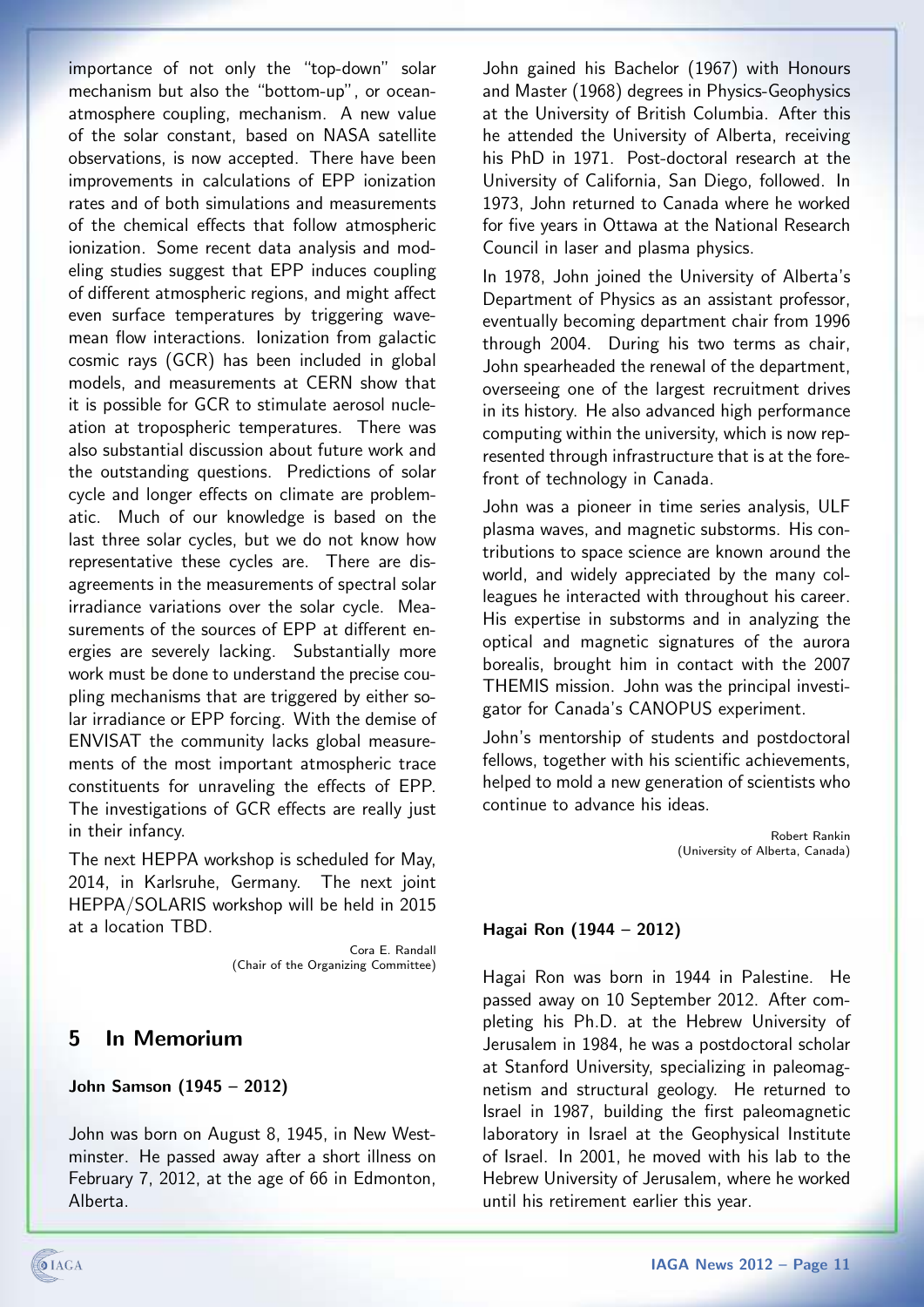Hagai was active in paleomagnetism and tectonics for more than 25 years. In that time he authored or coauthored more than 60 papers on a range of topics. A major part of his work was devoted to the tectonics of strike-slip environments, providing quantitative constraints on the amount and sense of block and fault (and stress) rotations occurring in regions of distributed strike-slip faulting. Through careful paleomagnetic analysis, Hagai was able to demonstrate the utility of simple models in simple regimes, in solving the puzzle of more complex regimes. His paleomagnetic work established that a combination of two simple models can explain many apparently complex observations.

Throughout his career Hagai's interest in the topic continued, while he also worked on several other major research themes where he came up with innovative ideas. He made significant contributions to the timing of hominid dispersal out of Africa, having established the date of the oldest discoveries in Israel. In an effort to define a paleosecular variation record from the Lisan formation he instead demonstrated the limitations of such a record due to the growth of greigite during diagenesis. In recent times, he championed the use of Israeli and Jordanian archeological materials for the study of paleointensity variations in the southern Levant.

Hagai collaborated extensively with the international scientific community, particularly in the United States and Germany. He was an excellent mentor for his graduate students, who remember his thoughtful attention with gratitude. His collaborators found him to be a man full of great ideas, yet always humble. He will be missed.

A more detailed version of this tribute can be found in Eos, 93, No. 47, p 475, November 2012.

Lisa Tauxe (Scripps Institution of Oceanography, University of California, San Diego, La Jolla – USA)

### Tom Mullender (1945 – 2012)

Tom Mullender died July 21, 2012 at the age of 67 years from the consequences of a major traffic accident he was involved in on June 26. Although he formally retired two years before as technician, electronician and gifted instrument designer at the Paleomagnetic Laboratory Fort Hoofddijk

(Utrecht University, The Netherlands), he continued to be very much involved, and was seen working daily at the laboratory.

For more than 40 years Tom was a foremost instrument innovator, continuously improving and finding novel solutions. He has designed and upgraded rock-magnetic and paleomagnetic equipment, from building electronic interfaces for spinner magnetometers, designing a fluxgate spinner magnetometer that operated at high-and-low temperatures, modifying the classic horizontal translation Curie balance into an ultrasensitive instrument, writing software to generate first-orderreversal-curve diagrams, and many other smaller items. Importantly, he was the stimulating person in perfecting the fully automatic, robot-assisted SQUID magnetometer system in the Utrecht laboratory, which is unique in the world. Sadly it was not given to him to see the final step of this automation process: performing fully automatic stepwise thermal demagnetization. A gifted designer and perfectionist, indeed. But also a warm and very helpful person, highly appreciated by the many students and visitors of the laboratory of the years. He is survived by Simon, his son. He was a very special person. He will be missed.

> Mark Dekkers (Utrecht University, The Netherlands)

John B. "Jack" Townshend (1927 – 2012)



Jack Townshend, geophysicist and dedicated public servant, died on 13 August 2012 in Fairbanks, Alaska. He was 85. Jack's career with the Federal Government, most of it with the national magnetic observatory program,

spanned more than six solar cycles of time, and he retired only days before his death. The duration of Jack's career encompassed an important period in the history of the advancement of our understanding of the Earth. Jack's career of contributions, his life, and his personality are worthy of retrospective celebration.

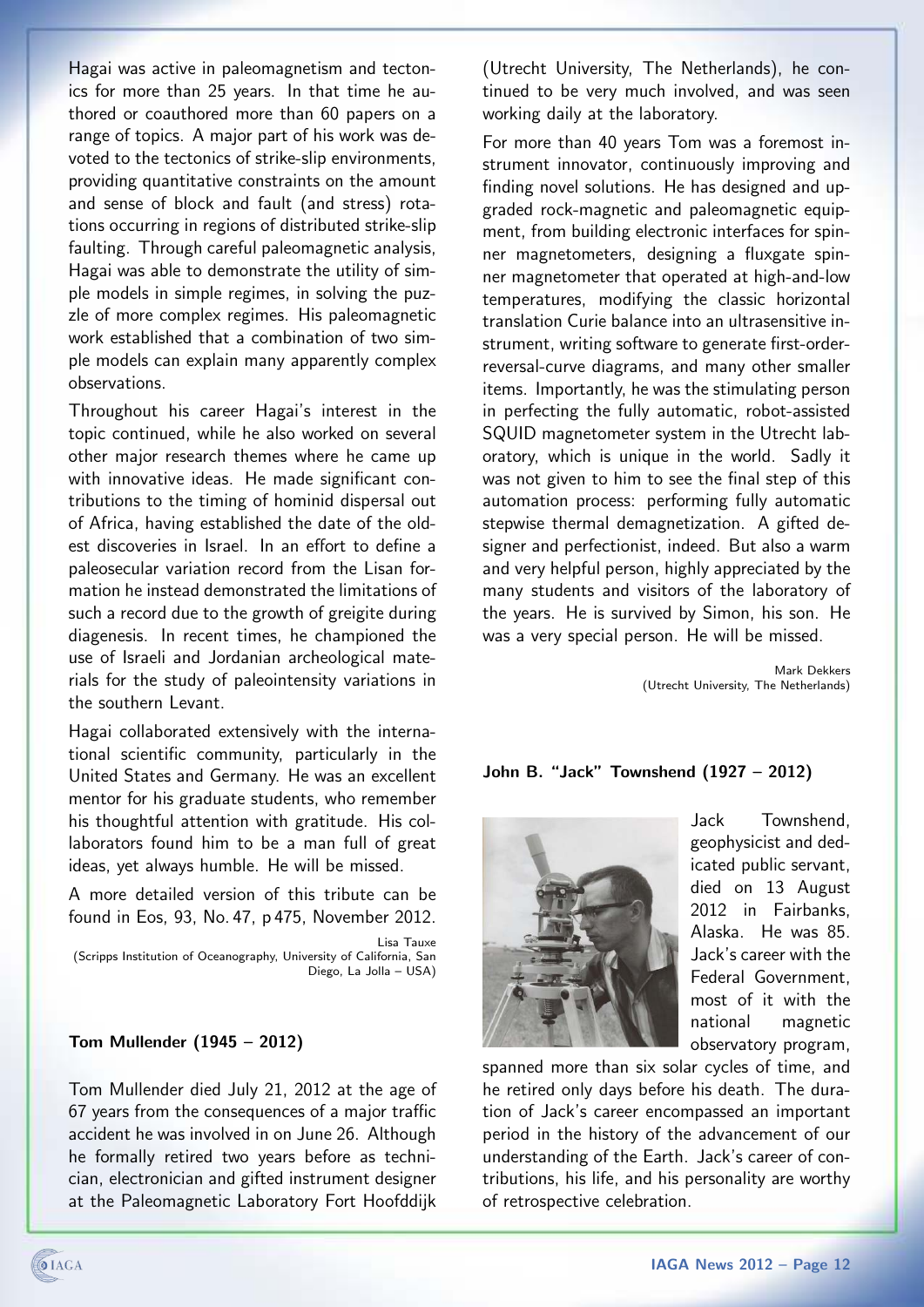In 1946, at the age of 19 and having only modest educational credentials, Jack was hired by the U.S. Coast and Geodetic Survey (CGS) to support analog-photographic magnetic-field measurement at the Cheltenham observatory in Maryland. In 1956, operations were transferred to the new Fredericksburg observatory in Virginia, a facility that was constructed under Jack's supervision and according to his design. During the International Geophysical Year, 1957/1958, Jack trained domestic and foreign observatory workers, and he supervised the calibration of their magnetometers. With the arrival of the space age, Jack provided support for the operation of the coil facility at Fredericksburg for calibrating magnetometers used by NASA on early satellite missions. In 1963, Jack was appointed Chief of the CGS College Magnetic and Seismological Observatory at the University of Alaska Fairbanks (UAF). Because of their high quality and continuity, magnetic data from the College observatory played an important role in the development of theories of magnetic storms and auroral substorms by Sydney Chapman and Syun-Ichi Akasofu. After the M9.2 Alaska earthquake of 27 March 1964, Jack served as the local Alaska spokesman for the CGS on this important event.

Over the years that followed, many things changed for the Geomagnetism Program. In the 1970s, the Program was transferred to the US Geological Survey (USGS). In the 1980s, magneticfield data began to be collected and disseminated in real-time. But modern digital data acquisition systems did not provide Jack with the tangible satisfaction he obtained from analog systems. Still, Jack kept himself relevant. His participation in the U.S./U.S.S.R. Joint Nuclear Verification Experiment (1988) earned him an appreciative letter from President Bill Clinton. Under terms of a creative agreement that Jack initiated between the USGS and the UAF, in 1996 the College Observatory was moved to a new and larger site where high-quality geophysical data of many types could be collected. This facility is now named in Jack's honor. Jack's contributions to science were recognized by many agencies and many individuals, including the Long Service Scientific Award which he received from the International Association of Geomagnetism and Aeronomy in 1989. The greeting that Jack used to have on the answering machine of his office telephone

was "Yesterday is history, tomorrow is mystery, but today, the present moment, is a gift". He certainly lived his life according to that sentiment. Jack is survived by his wife, Frieda, whom he married in 1952, three children, eight grandchildren, and two great-grandchildren.

A more detailed version of this tribute can be found in Eos, 93(5), 524-525, 2012.

> Jeffrey J. Love and Carol A. Finn (USGS Geomagnetism Program, Denver, Colorado – USA)

# <span id="page-12-0"></span>6 General information about IAGA

## <span id="page-12-1"></span>6.1 IAGA books series published by Springer

One of the most important achievements of IAGA during the last two years was to publish, with Springer, a series of five books, representing results obtained by the IAGA five Divisions over recent years. As well as providing useful reference texts, the income to IAGA from Springer for this venture was used to support scientists to attend the last SA in Sopron, Hungary. The previous Secretary-General devoted considerable time and effort to seeing this project through to completion, and the current Secretary-General would like to thank warmly everyone who showed support during the preparation of these manuscripts, and is grateful for the time taken by colleagues and friends to provide valuable information and data, comments and encouragement, as authors, editors or referees.



IAGA has published four practical guides to observation. These may be ordered from the Secretary-General and they are also available at the IAGA web site.